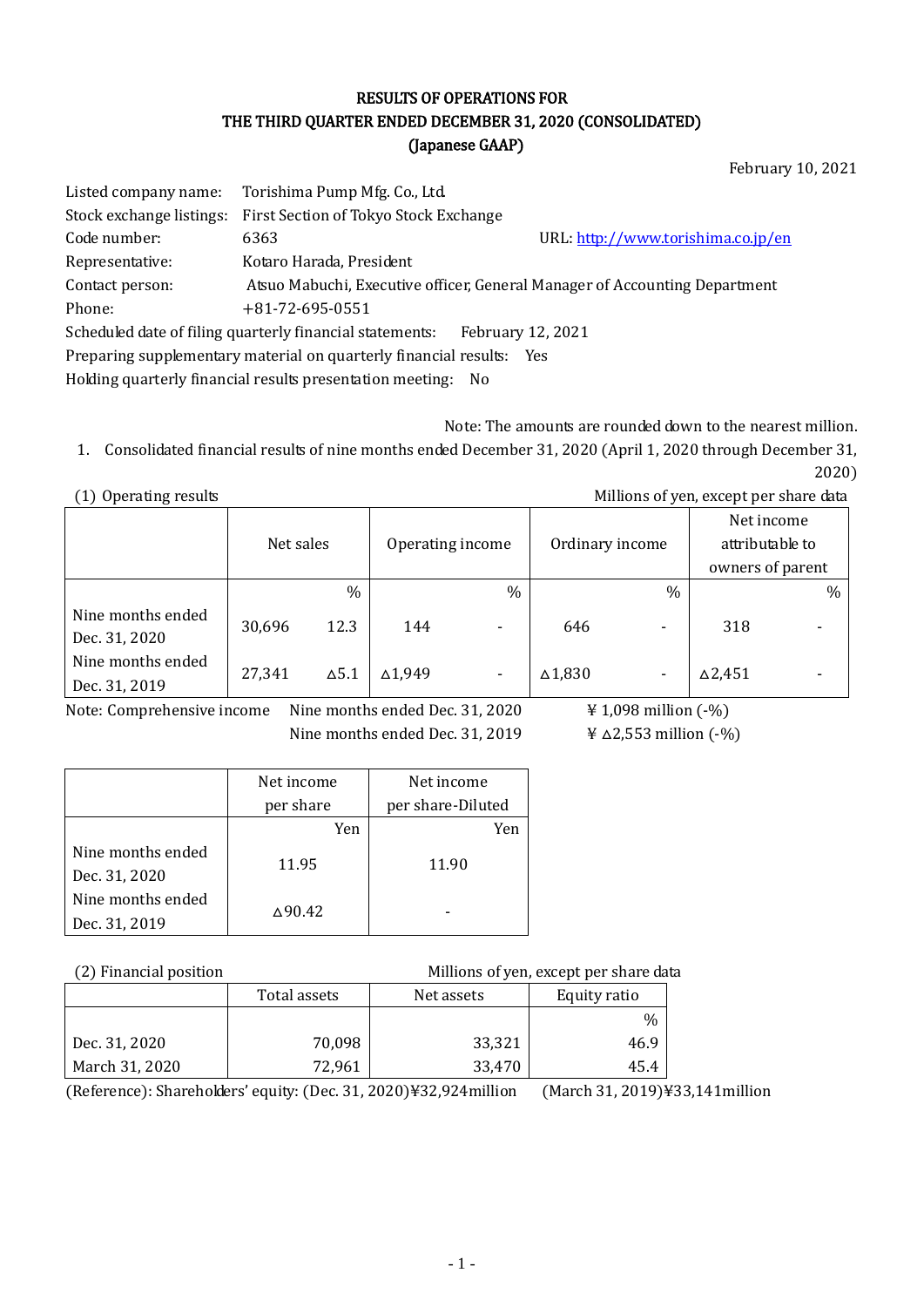#### 2. Dividends

|                  | Dividends per share |                 |                          |      |       |  |  |  |
|------------------|---------------------|-----------------|--------------------------|------|-------|--|--|--|
|                  | End of 1Q           | Fiscal year end | Annual                   |      |       |  |  |  |
|                  | Yen                 | Yen             | Yen                      | Yen  | Yen   |  |  |  |
| FY2019           | -                   | 9.00            |                          | 9.00 | 18.00 |  |  |  |
| FY2020           |                     | 9.00            | $\overline{\phantom{0}}$ |      |       |  |  |  |
| FY2020(Forecast) |                     |                 |                          | 9.00 | 18.00 |  |  |  |

Note: Revision of forecast for dividend during this quarter: No

#### 3. Forecast for the fiscal year ending March 31, 2021 Millions of yen, except per share data

|        | Net sales |              | Operating income |      |       | Ordinary income | Net income<br>attributable to<br>owners of parent |       | Net income per share |
|--------|-----------|--------------|------------------|------|-------|-----------------|---------------------------------------------------|-------|----------------------|
|        |           | $\%$         |                  | $\%$ |       | %               |                                                   | $\%$  | Yen                  |
| Annual | 47,000    | $\Delta 0.2$ | 1,700            | 39.3 | 1,600 | 20.8            | 1,200                                             | 120.6 | 45.86                |

Note1: Revision of the forecast during this quarter: No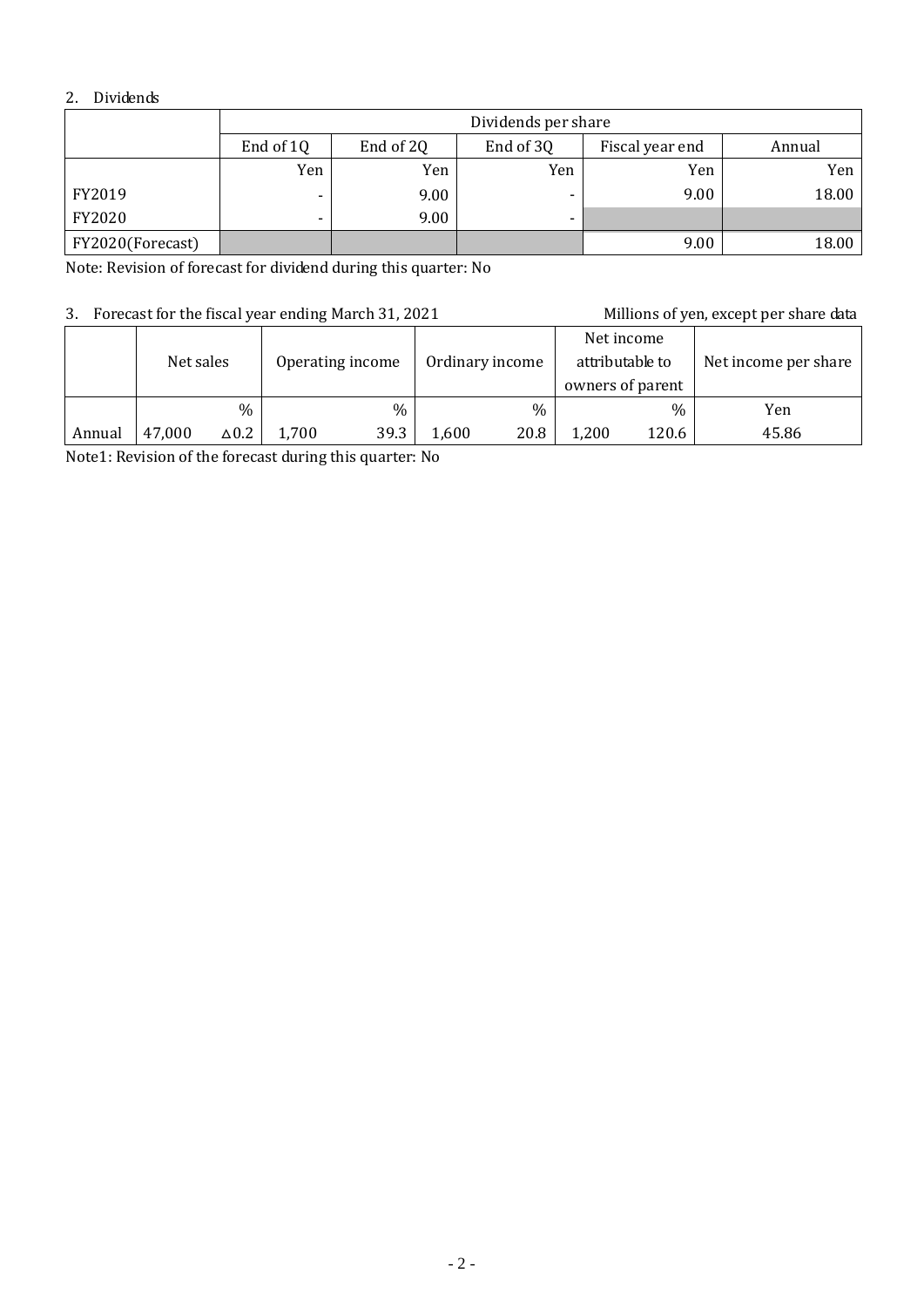Consolidated quarterly financial statement

(1) Consolidated quarterly balance sheet

|                                       |                      | (Millions of yen)       |
|---------------------------------------|----------------------|-------------------------|
|                                       | As of March 31, 2020 | As of December 31, 2020 |
| Assets                                |                      |                         |
| Current assets                        |                      |                         |
| Cash and deposits                     | 16,277               | 15,802                  |
| Notes and accounts receivable - trade | 25,727               | 18,773                  |
| Merchandise and finished goods        | 264                  | 275                     |
| Work in process                       | 7,916                | 9,471                   |
| Raw materials and supplies            | 1,940                | 1,965                   |
| Advance payments - trade              | 649                  | 920                     |
| Other                                 | 1,353                | 1,508                   |
| Allowance for doubtful accounts       | $\Delta 1,885$       | $\Delta 1,\!674$        |
| Total current assets                  | 52,243               | 47,042                  |
| Non-current assets                    |                      |                         |
| Property, plant and equipment         | 11,695               | 12,914                  |
| Intangible assets                     | 413                  | 246                     |
| Investments and other assets          |                      |                         |
| Investment securities                 | 7,917                | 9,199                   |
| Other                                 | 1,172                | 982                     |
| Allowance for doubtful accounts       | $\Delta 480$         | $\triangle$ 287         |
| Total investments and other assets    | 8,609                | 9,894                   |
| Total non-current assets              | 20,717               | 23,055                  |
| <b>Total assets</b>                   | 72,961               | 70,098                  |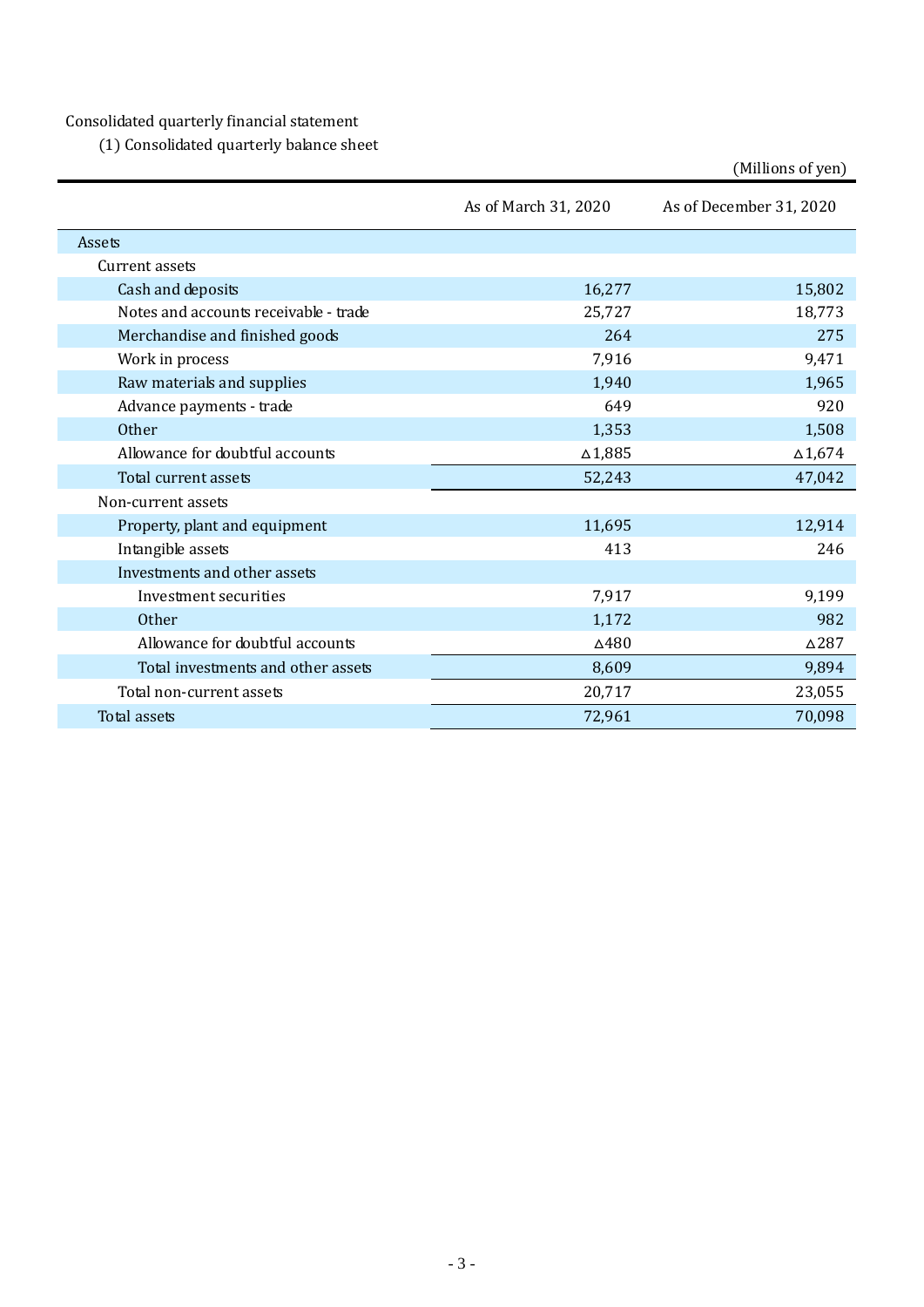# (Millions of yen)

|                                              | As of March 31, 2020 | As of December 31, 2020 |
|----------------------------------------------|----------------------|-------------------------|
| Liabilities                                  |                      |                         |
| <b>Current liabilities</b>                   |                      |                         |
| Notes and accounts payable - trade           | 11,863               | 7,328                   |
| Short-term borrowings                        | 3,452                | 3,971                   |
| Accounts payable - other                     | 1,555                | 1,326                   |
| Income taxes payable                         | 297                  | 188                     |
| Advances received                            | 3,242                | 4,966                   |
| Provision for bonuses                        | 822                  | 418                     |
| Provision for product warranties             | 595                  | 620                     |
| Provision for loss on construction contracts | 831                  | 987                     |
| Other                                        | 1,145                | 1,318                   |
| Total current liabilities                    | 23,806               | 21,125                  |
| Non-current liabilities                      |                      |                         |
| Bonds payable                                |                      | 100                     |
| Long-term borrowings                         | 14,116               | 13,487                  |
| Deferred tax liabilities                     | 336                  | 802                     |
| Provision for retirement benefits for        |                      |                         |
| directors (and other officers)               | $\overline{2}$       | 3                       |
| Retirement benefit liability                 | 279                  | 269                     |
| <b>Other</b>                                 | 949                  | 988                     |
| Total non-current liabilities                | 15,683               | 15,651                  |
| <b>Total liabilities</b>                     | 39,490               | 36,777                  |
| Net assets                                   |                      |                         |
| Shareholders' equity                         |                      |                         |
| Share capital                                | 1,592                | 1,592                   |
| Capital surplus                              | 7,372                | 7,386                   |
| Retained earnings                            | 24,656               | 24,440                  |
| <b>Treasury shares</b>                       | $\Delta$ 1,733       | $\Delta$ 2,478          |
| Total shareholders' equity                   | 31,888               | 30,941                  |
| Accumulated other comprehensive income       |                      |                         |
| Valuation difference on available-for-sale   | 822                  | 1,648                   |
| securities                                   |                      |                         |
| Deferred gains or losses on hedges           | $\triangle$ 42       | 97                      |
| Foreign currency translation adjustment      | 310                  | 96                      |
| Remeasurements of defined benefit plans      | 163                  | 140                     |
| Total accumulated other comprehensive        | 1,253                | 1,982                   |
| income                                       |                      |                         |
| Share acquisition rights                     | 121                  | 112                     |
| Non-controlling interests                    | 207                  | 284                     |
| Total net assets                             | 33,470               | 33,321                  |
| Total liabilities and net assets             | 72,961               | 70,098                  |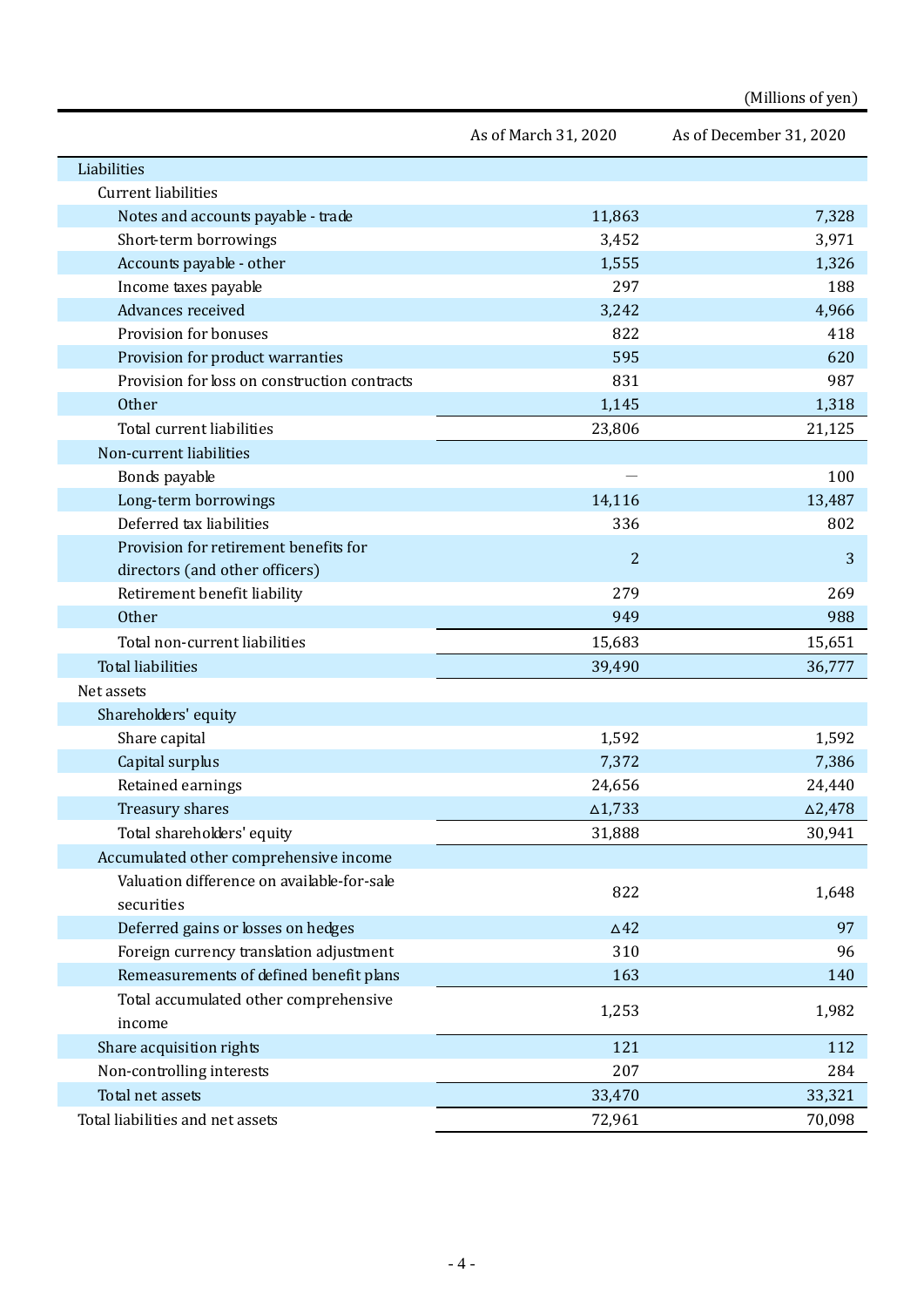## Consolidated quarterly statement of income

(April 1 – December 31, 2020)

|                                                                  |                   | (Millions of yen) |
|------------------------------------------------------------------|-------------------|-------------------|
|                                                                  | Nine months ended | Nine months ended |
|                                                                  | December 31, 2019 | December 31, 2020 |
| Net sales                                                        | 27,341            | 30,696            |
| Cost of sales                                                    | 20,842            | 23,547            |
| Gross profit                                                     | 6,498             | 7,148             |
| Selling, general and administrative expenses                     | 8,448             | 7,004             |
| Operating profit (loss)                                          | $\Delta$ 1,949    | 144               |
| Non-operating income                                             |                   |                   |
| Dividend income                                                  | 215               | 216               |
| Share of profit of entities accounted for using<br>equity method | 44                | 99                |
| Rental income                                                    | 68                | 87                |
| Insurance claim income                                           | 90                | 90                |
| Subsidy income                                                   | $\overline{2}$    | 132               |
| Other                                                            | 116               | 154               |
| Total non-operating income                                       | 537               | 780               |
| Non-operating expenses                                           |                   |                   |
| Interest expenses                                                | 112               | 95                |
| Foreign exchange losses                                          | 178               | 134               |
| Loss on retirement of non-current assets                         | 44                | 2                 |
| Other                                                            | 83                | 45                |
| Total non-operating expenses                                     | 418               | 278               |
| Ordinary profit (loss)                                           | $\triangle$ 1,830 | 646               |
| Extraordinary income                                             |                   |                   |
| Gain on sales of investment securities                           | 2                 | 16                |
| Total extraordinary income                                       | $\overline{2}$    | 16                |
| Extraordinary losses                                             |                   |                   |
| Loss on sales of investment securities                           | 20                | 3                 |
| Loss on valuation of investment securities                       | 14                |                   |
| Loss on disposal of non-current assets                           | 128               |                   |
| Total extraordinary losses                                       | 163               | 3                 |
| Profit (loss) before income taxes                                | $\Delta$ 1,991    | 659               |
| Income taxes                                                     | 442               | 284               |
| Profit (loss)                                                    | $\Delta$ 2,434    | 375               |
| Profit attributable to non-controlling interests                 | 17                | 57                |
| Profit (loss) attributable to owners of parent                   | $\Delta 2,451$    | 318               |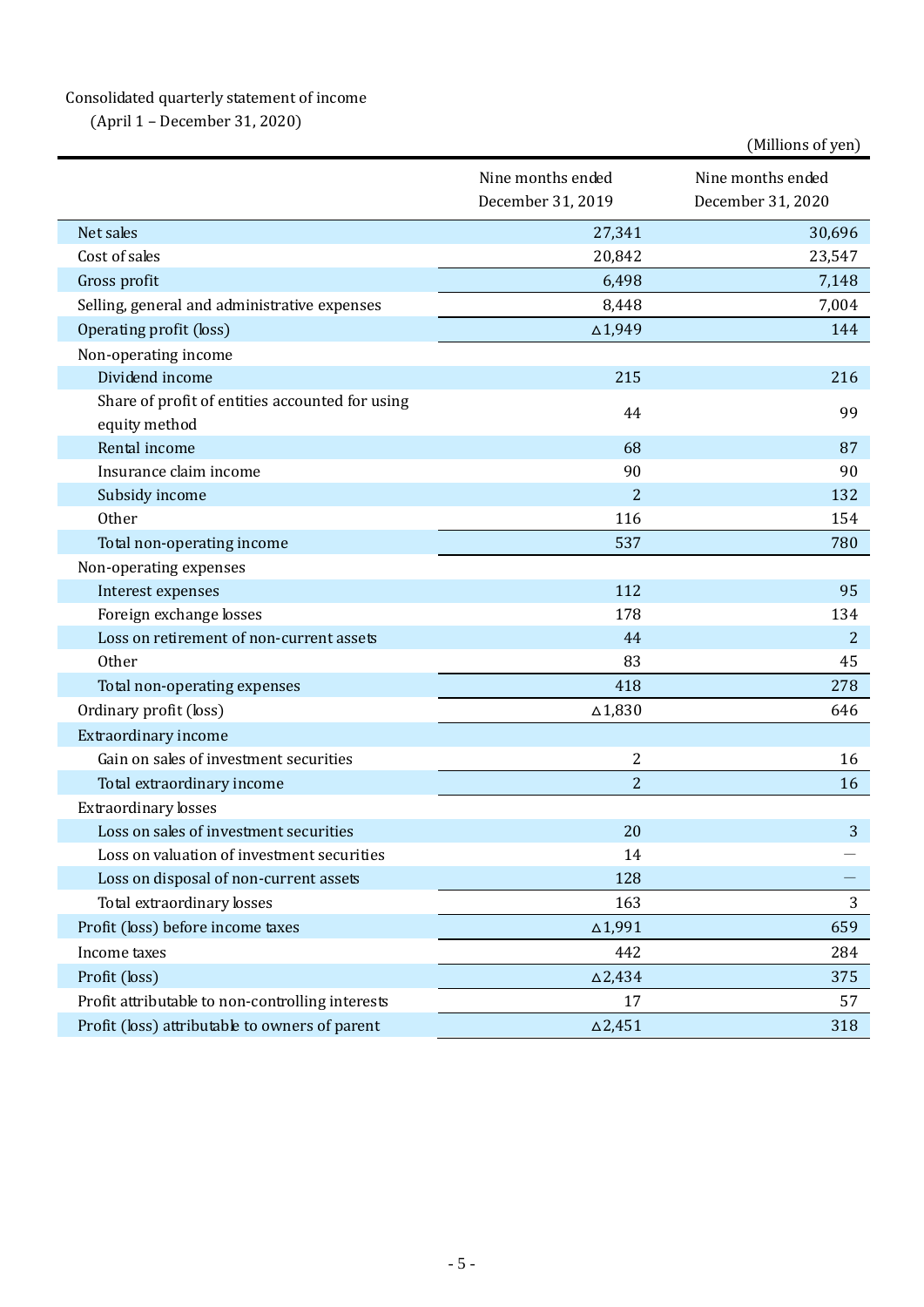# Consolidated quarterly statement of comprehensive income

(April 1 – December 31, 2020)

|                                                                                      |                                        | (Millions of yen)                      |
|--------------------------------------------------------------------------------------|----------------------------------------|----------------------------------------|
|                                                                                      | Nine months ended<br>December 31, 2019 | Nine months ended<br>December 31, 2020 |
| Profit (loss)                                                                        | $\Delta$ 2,434                         | 375                                    |
| Other comprehensive income                                                           |                                        |                                        |
| Valuation difference on available-for-sale<br>securities                             | 184                                    | 825                                    |
|                                                                                      | $\Delta$ 3                             |                                        |
| Deferred gains or losses on hedges                                                   |                                        | 139                                    |
| Foreign currency translation adjustment                                              | $\Delta$ 241                           | $\triangle$ 217                        |
| Remeasurements of defined benefit plans, net of<br>tax                               | $\triangle$ 52                         | $\triangle$ 22                         |
| Share of other comprehensive income of entities<br>accounted for using equity method | $\Delta$ <sup>4</sup>                  | $\Delta$ 3                             |
| Total other comprehensive income                                                     | $\Delta 118$                           | 723                                    |
| Comprehensive income                                                                 | $\Delta$ 2,553                         | 1,098                                  |
| Comprehensive income attributable to                                                 |                                        |                                        |
| Comprehensive income attributable to owners of<br>parent                             | $\Delta$ 2,562                         | 1,047                                  |
| Comprehensive income attributable to<br>non-controlling interests                    | 9                                      | 50                                     |